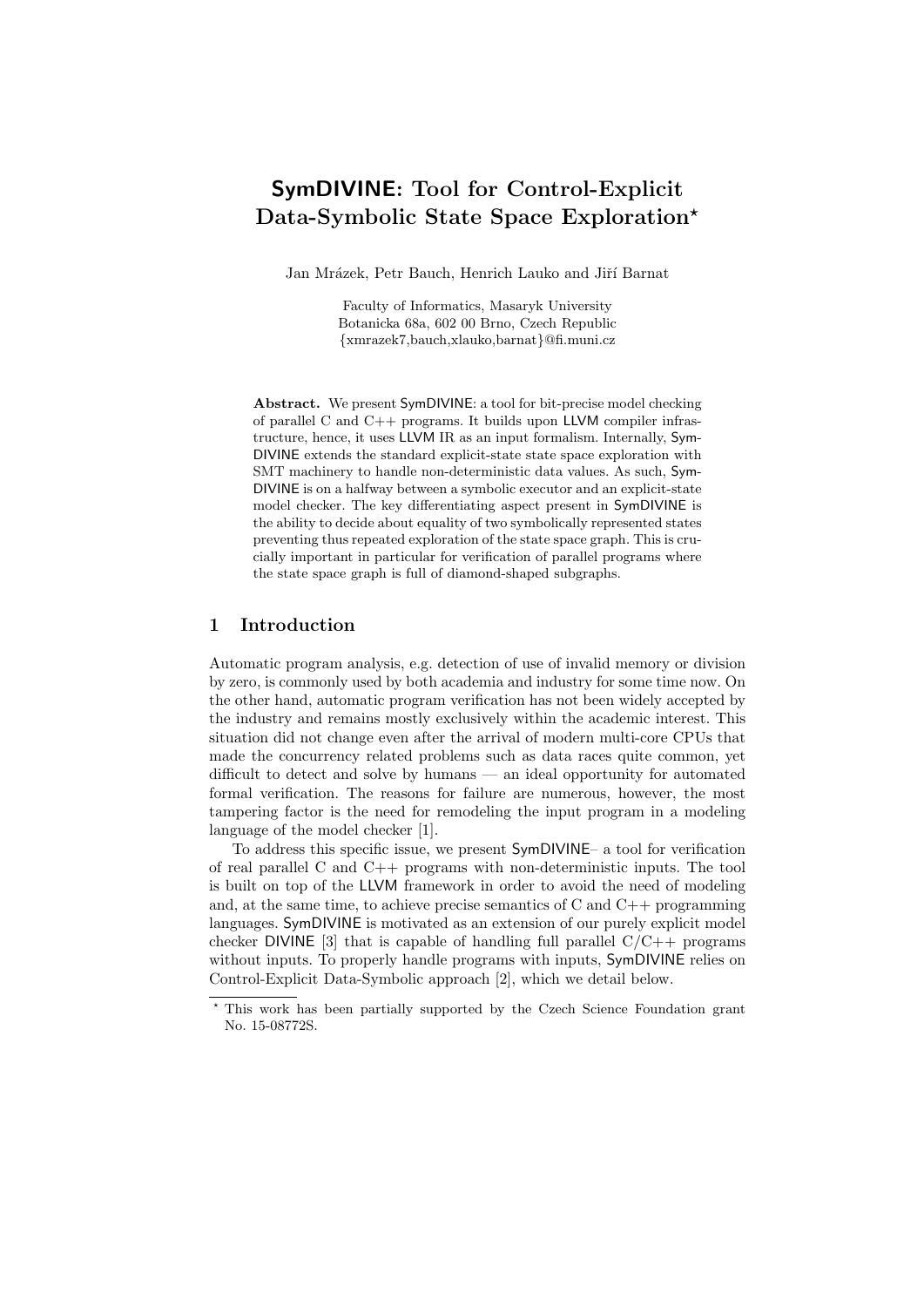## 2 Control-Explicit Data-Symbolic Approach

In the standard explicit state model checking, the state space graph of a program is explored by an exhaustive enumeration of its states. SymDIVINE basically follows the same idea, but it employs a *control-explicit data-symbolic* approach to alleviate the state space explosion caused by the non-deterministic input values. While a purely explicit-state model checker has to produce a new state for each and every possible input value, in SymDIVINE a set of states that differ only in data values is represented with a single data structure, the so called multi-state. Multi-state is composed of explicit control location and a set of program's memory valuations. The model checking engine in SymDIVINE operates on multi-states, which is the key differentiating factor of SymDIVINE if compared to other, purely explicit approaches. Relying on multi-states is computationally more demanding, but may bring up to exponential time and memory savings. See Figure 1. Moreover, with an equality check for multi-states, we can easily mimic most explicit-state model checking algorithms – from simple reachability of error states to full LTL model checking [6].

#### 2.1 Representation of Multi-States

To perform verification of a program of size that is interesting from an industrial point of view, an efficient data structure for representation of multi-states is needed. While the representation of the explicit control-flow location is straightforward and easy, the representation of the set of program's variable valuations (the symbolic part) is rather challenging. We have tested several different representations during the development of SymDIVINE. Since our aim was to stick with a bit-precise verification, we only considered representations that were suitable for that. In particular, we dealt with binary decision diagrams, integer intervals and SMT formulae [4]. For the rest of the paper, we refer to the symbolic part as symbolic data.

In the current version of SymDIVINE, only quantified bit-vector SMT formulae are supported to represent symbolic data. The tool does not support dynamic memory allocation and manipulation at the moment, which makes the representation of symbolic data much simpler. Nevertheless, an unambiguous program variable naming scheme needs to be established so that different local variables with the same name are uniquely identified. Note that identifying variables with the index of a function they belong to, and an offset within the function in the LLVM bitcode is not satisfactory for the purpose of verification. In such scheme, we cannot differentiate the individual instances of the same variable within different function calls during recursion or in the presence of parallel threads. To deal with that we adopted the natural way the program's memory is organized – a stack divided into segments. Each function call made is linked with the corresponding segment on the stack, and so is every live instance of a variable. Therefore, individual instances can be identified by the index of the stack segment and an offset within that segment. Note that the first segment on the stack is reserved for global variables.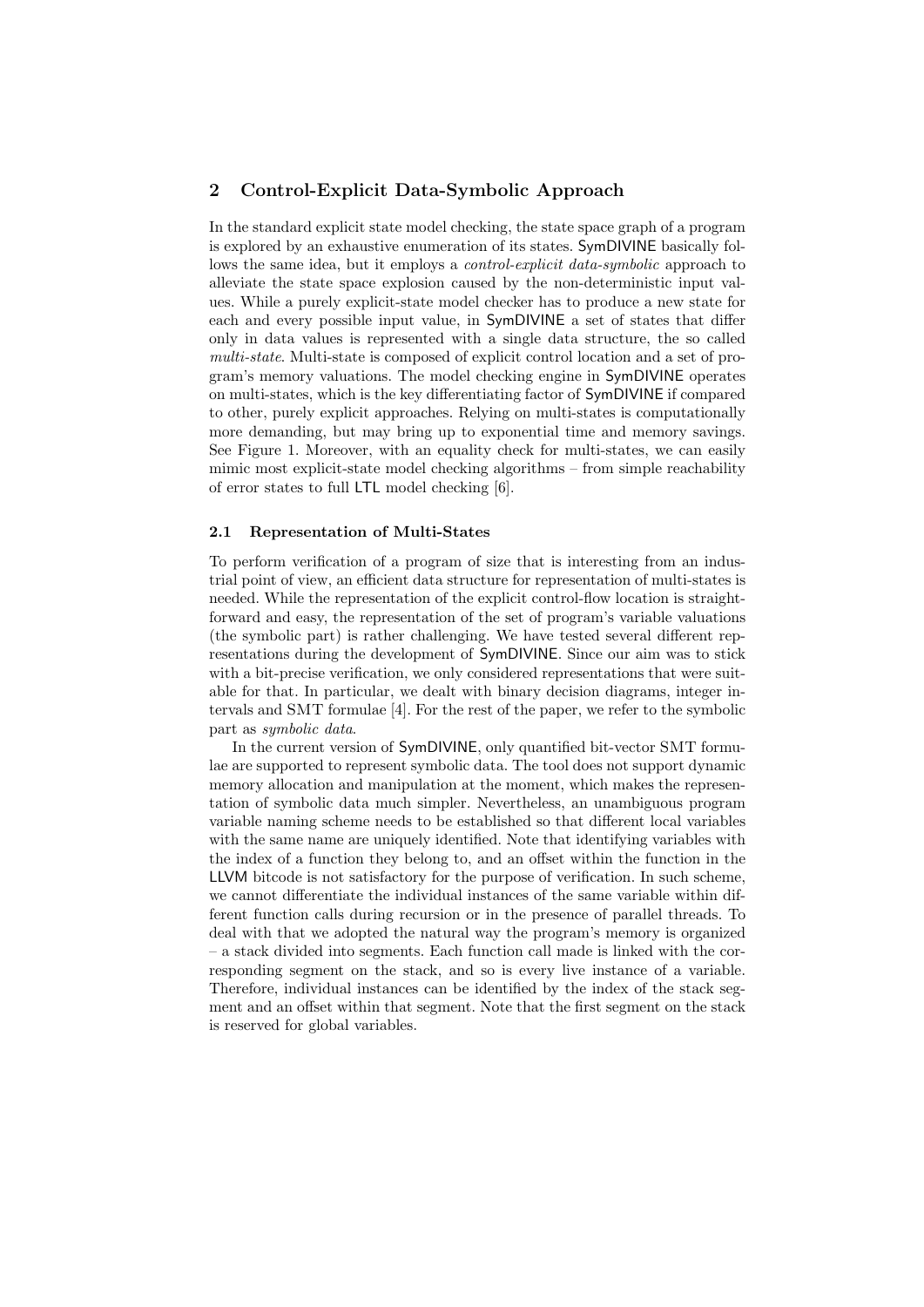```
1 %a = call i32 Q_VERIFIER_nondet_int()
```
 $2 \frac{\%b}{\$b} = i$ cmp sge i32 %a, 65535

<sup>3</sup> br i1 %b, label %5, label %6

The code represents a simple LLVM program, where a is initialized with a nondeterministic 32-bit integer, then it is checked whether it is greater or equal to 65535. The result of the check is stored to b and used for branching.



#### DIVINE





Fig. 1. The figure compares state exploration in the explicit approach of DIVINE and in the control-explicit data-symbolic approach of SymDIVINE on LLVM program example. From init state DIVINE explores states for every possible value of  $a(2^{32}$  values), hence exponentially expands state space. In contrast SymDIVINE approach of symbolic representation generates only two different states. One where the condition on branching  $(a \geq 65535)$  is satisfied and the other one where the condition is violated.

Another issue the model checker has to deal with is the fact that for some variables, old values have to be remembered. To that end, SymDIVINE maintains the so called generations of variables. These are used to keep previous values of variables that have been redefined since the beginning of the execution of the program. Basically, each assignment to a variable generates a new generation of it. Consider, for example, the following C code:  $int x = 5$ ;  $int y = x$ ; x = 42; after execution of which the model checker have to remember that the variable y equals to an old value stored at the variable x.

Symbolic data part of a multi-state itself is further structured. In particular, it contains two sections – the so called path condition and definitions. The path condition is a conjunction of formulae that represents a restriction of the data that have been collected during branching along the path leading to the current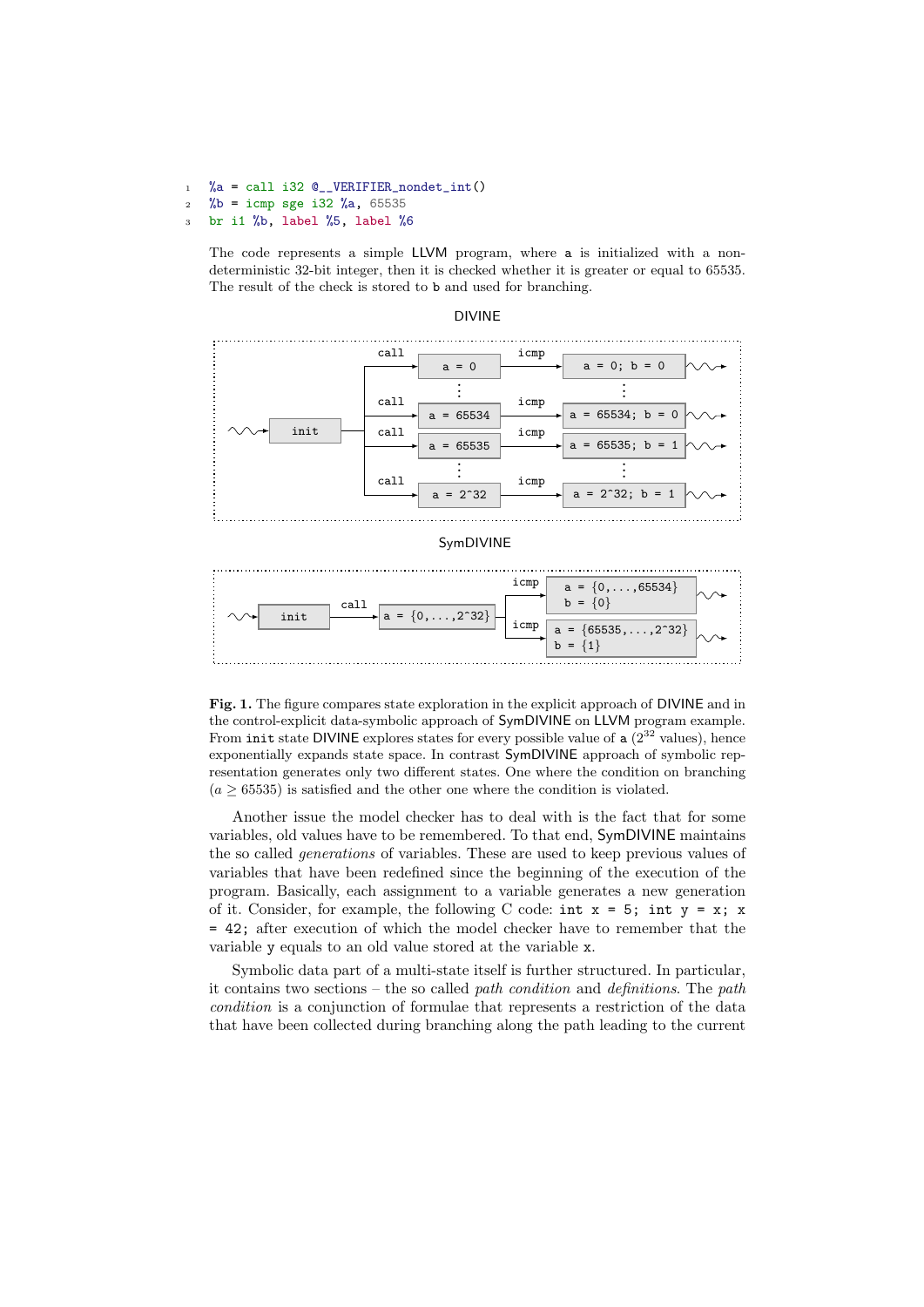location, definitions, on the other hand, are made of set of formulae in form *variable = expression* that describe internal relations among variables. Definitions are produced as a result of assignment and arithmetic instructions. Such the structure of symbolic data representation allows for a precise description of what is needed for model checking, however, it lacks the canonical representation. As a matter of fact, the equality of multi-states cannot be performed as a syntax equality, instead, SymDIVINE employs an SMT solver and quantified formulae to check the satisfiability of a path condition and to decide the equality of two multi-states. For more details, we kindly refer to [2].

#### 2.2 State Space Generation

SymDIVINE is built on top of the LLVM framework to simplify interpretation of complicated  $C/C++$  semantics. To generate successors of a given multi-state we have implemented an interpreter of a subset of LLVM instructions. When generating new multi-states, the interpreter first checks if the input multi-state has a satisfiable path condition, if not, no successors are generated and the multistate is marked as empty (invalid state). In the other case, the control location is systematically advanced for one of the threads, the corresponding instruction is executed and a new multi-state is emitted, after that the input multi-state is restored and the procedure is repeated for other threads. In this way, all thread interleavings are generated at the very fine-grained level of individual LLVM instructions. This would result in an enormous state space explosion unless SymDI-VINE employed  $\tau$ -reduction [7] to avoid emitting of invisible multi-states. With  $\tau$ -reduction the penalty for fine-grained parallelism is eliminated. Moreover, to avoid repeated exploration of already visited states, a set of already seen symbolic data is maintained for each control location. Only new multi-states are further explored. Note that since there is no canonical representation for the symbolic data part, linear search is used to check for the presence of a multistate in the list. At the moment, SymDIVINE relies on the Z3 SMT solver. To further reduce the length of symbolic data lists associated with the individual control-flow locations, SymDIVINE employs the so called explication [2]. If the definition part for a single variable leads to one single possible data value, the variable is removed from the symbolic data part of the multi-state and is treated as a regular explicit value. The process of explication is rather expensive, but it pays off, as it reduces the number of SMT calls made due to the multi-state equality tests.

As for interpretation of LLVM bitcode, most instructions (including arithmetic instructions) are implemented with the corresponding formula manipulation in the definitions section of a multi-state. Branching instructions for a condition  $\varphi$  always produce two succeeding states, where  $\varphi$  is conjuncted with the path condition of the first successor, and  $\neg \varphi$  with the condition of the second successor. Function calls result in a initialization of a new stack segment, upon function return, the variables in the stack segment from where the function was called are substituted with the returned values and the corresponding stack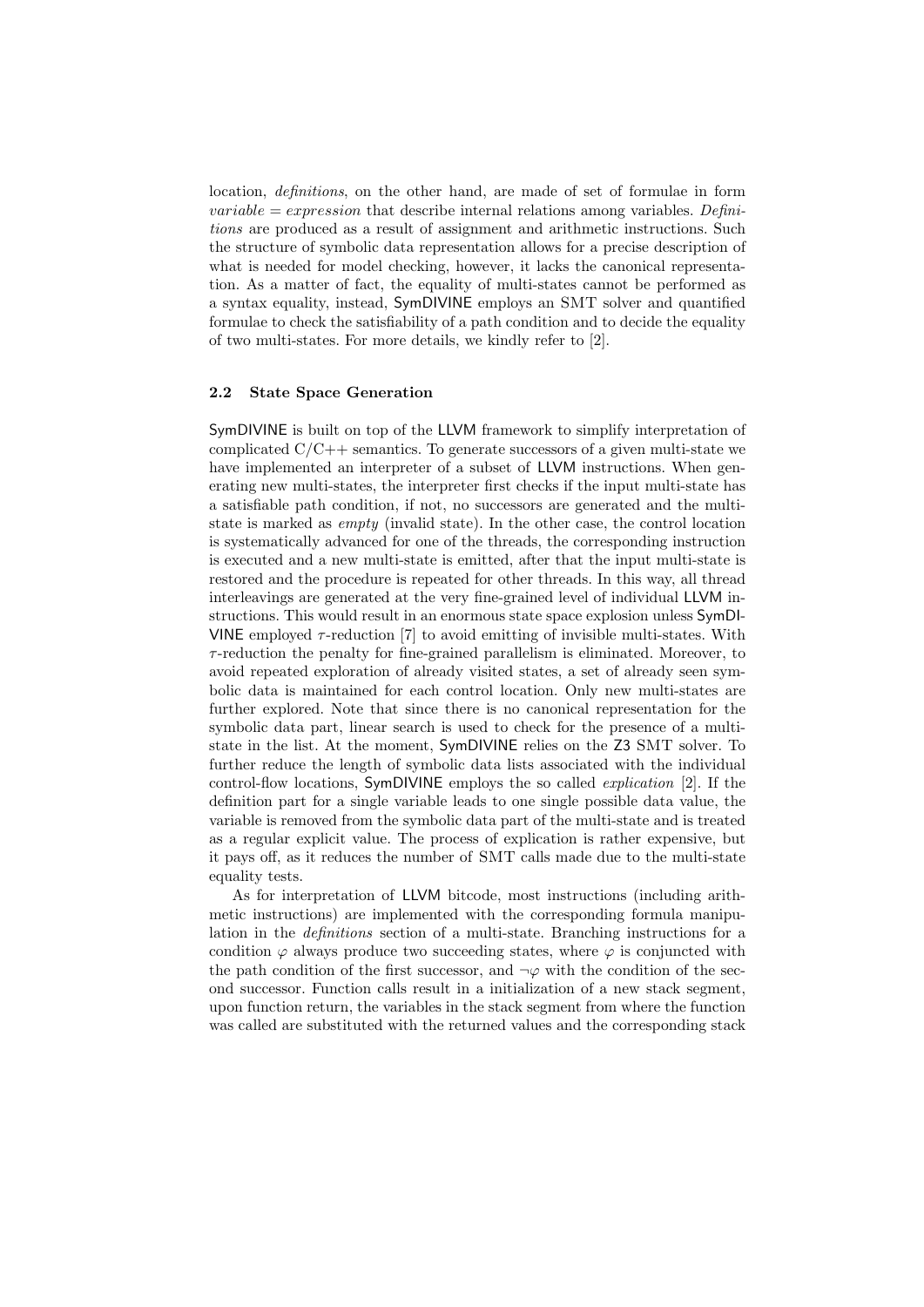segment is deleted. To support parallel  $C/C++$  programs, SymDIVINE contains its own limited implementation of PThread library.

## 3 Using SymDIVINE

Given a C/C++ program, its verification using SymDIVINE is quite straightforward and simple. We adopted SV-COMP notation [5] to mark a nondeterministic input of the verified program. Using this notation a user can bring the input to the program by calling  $\text{\_}VERIFIER$  nondet $\{\text{type}\}$  function. We also support input assumptions, atomic sections, and asserts from SV-COMP notation. Beside this denotation of non-deterministic inputs, no other annotation is needed. To verify the annotated program, it has to be first compiled into the LLVM bitcode using Clang. The user can either do it manually with any compiler flags needed, or may use our script compile to bitcode to compile the program source code with the default compiler flags. After that the user has to choose if the program should be verified for an assertion safety or against an LTL property. To verify the program for the assertion safety, the user has to run ./symdivine reachability {program.ll}. Optional arguments verbose or vverbose can be used to track the progress of verification. If there is no run violating any assertion (both C and SV-COMP style) SymDIVINE responds that the model is safe. Otherwise, it outputs a single state in which the assertion is violated.

To verify the program against an LTL property, the user has to run ./symdivine ltl {property} {program.ll}. The LTL formula is passed as a plain text and is parsed by SymDIVINE internally. The format follows the standard LTL syntax. Atomic propositions are embedded into the formula and are bounded within square brackets. An atomic proposition can refer to any global variable in the verified program or a constant with a given bit-width. Since the support for debugging information in the bit code is not fully implemented yet, the global variables are referred to using their offset in a global segment (this offset can be read in the bitcode file). Note that for a bitcode file, Clang keeps the same order of variables as is the order of the variables in the source file. An example of LTL formula for  $SymDIVINE$  is as follows:  $IF(G[seg1_off0 =$  $0(32)$ ]).

SymDIVINE does not currently support the debug information stored in bit code files, so all counterexamples are in the form of internal representation and with no link to the original source code file. However, since the internal representation follows strict and simple rules and the information obtained from the path condition is clearly readable, it is possible for a user to reconstruct the counterexample simply by following it in the source code file. This is currently the weakest part of SymDIVINE user interface.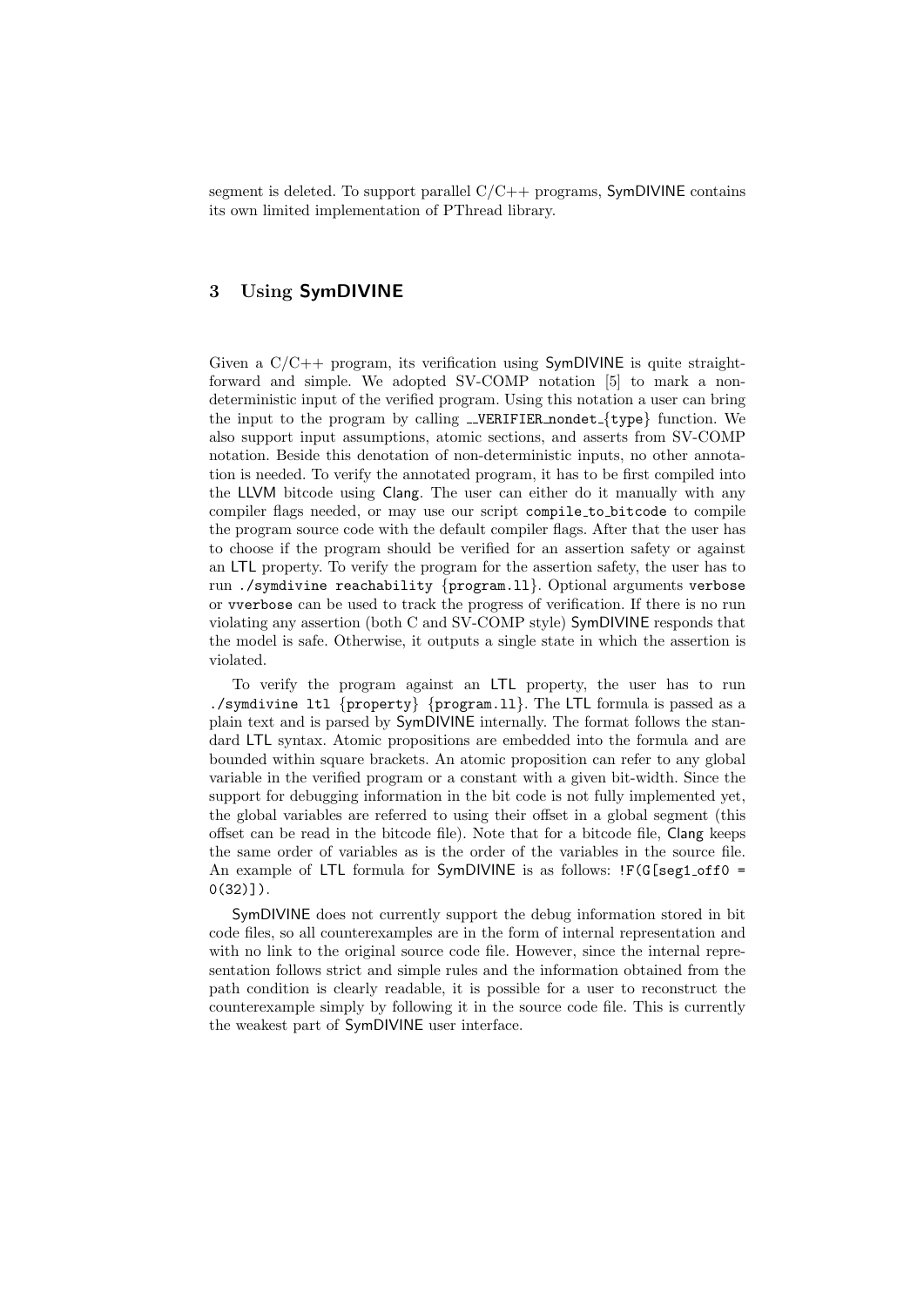#### 4 Conclusions and Future Work

The main advantage of SymDIVINE is the fact that it performs a direct bit-precise verification of C/C++ programs with no need for modeling. Using a bit-vector theory, SymDIVINE can be bit-precise and handle bit-shifts, unsigned overflows, etc. Unlike symbolic executors or bounded model checkers, SymDIVINE also handles programs with infinite behavior, provided that the semi-symbolic state space is finite. The LLVM approach allows us to reflect compiler optimizations and architecture specific issues such as bit-width of variables. With a proper LLVM frontend, SymDIVINE is also applicable to various programming languages.

In the current state SymDIVINE is able to verify pieces of real world code. These pieces are, however, limited by the subset of LLVM instructions that is supported by our tool. The most limiting factor for SymDIVINE is the lack of support for dynamic memory. Besides that, our tool also misses advanced techniques that reduce resource usage and are incorporated within other tools, such as efficient memory compression. Absence of these techniques makes our tool more resource wasteful compared to the others. However, majority of the limitations are purely of technique nature and will be solved in the future. From the conceptional point of view, SymDIVINE approach does not deal well with cycles whose number of iterations depends on an input. SymDIVINE also cannot handle programs that run an infinite number of threads. However, this is not a limiting factor for real world use.

On the other hand, SymDIVINE demonstrates that the Control-Explicit Data-Symbolic approach can be used for verification of parallel programs with nondeterministic inputs, and we plan to further support it. SymDIVINE source code can be found at https://github.com/yaqwsx/SymDIVINE.

#### References

- 1. J. Alglave, A. Donaldson, D. Kroening, and M. Tautschnig. Making Software Verification Tools Really Work. In ATVA, pages 28–42, 2011.
- 2. J. Barnat, P. Bauch, and V. Havel. Model Checking Parallel Programs with Inputs. In Parallel, Distributed and Network-Based Processing (PDP), 2014 22nd Euromicro International Conference on, pages 756–759, 2014.
- 3. J. Barnat, L. Brim, V. Havel, J. Havlíček, J. Kriho, M. Lenčo, P. Ročkai, V. Štill, and J. Weiser. DiVinE 3.0 – An Explicit-State Model Checker for Multithreaded C & C++ Programs. In Computer Aided Verification (CAV 2013), volume 8044 of LNCS, pages 863–868. Springer, 2013.
- 4. P. Bauch, V. Havel, and J. Barnat. LTL Model Checking of LLVM Bitcode with Symbolic Data. In MEMICS, volume 8934 of LNCS, pages 47–59. Springer, 2014.
- 5. D. Beyer. Software verification and verifiable witnesses. In Tools and Algorithms for the Construction and Analysis of Systems, volume 9035 of Lecture Notes in Computer Science, pages 401–416. Springer Berlin Heidelberg, 2015.
- 6. E. M. Clarke, Jr., O. Grumberg, and D. A. Peled. Model Checking. MIT Press, 1999.
- 7. P. Ročkai, J. Barnat, and L. Brim. Improved State Space Reductions for LTL Model Checking of C & C++ Programs. In NASA Formal Methods (NFM 2013), volume 7871 of LNCS, pages 1–15. Springer, 2013.